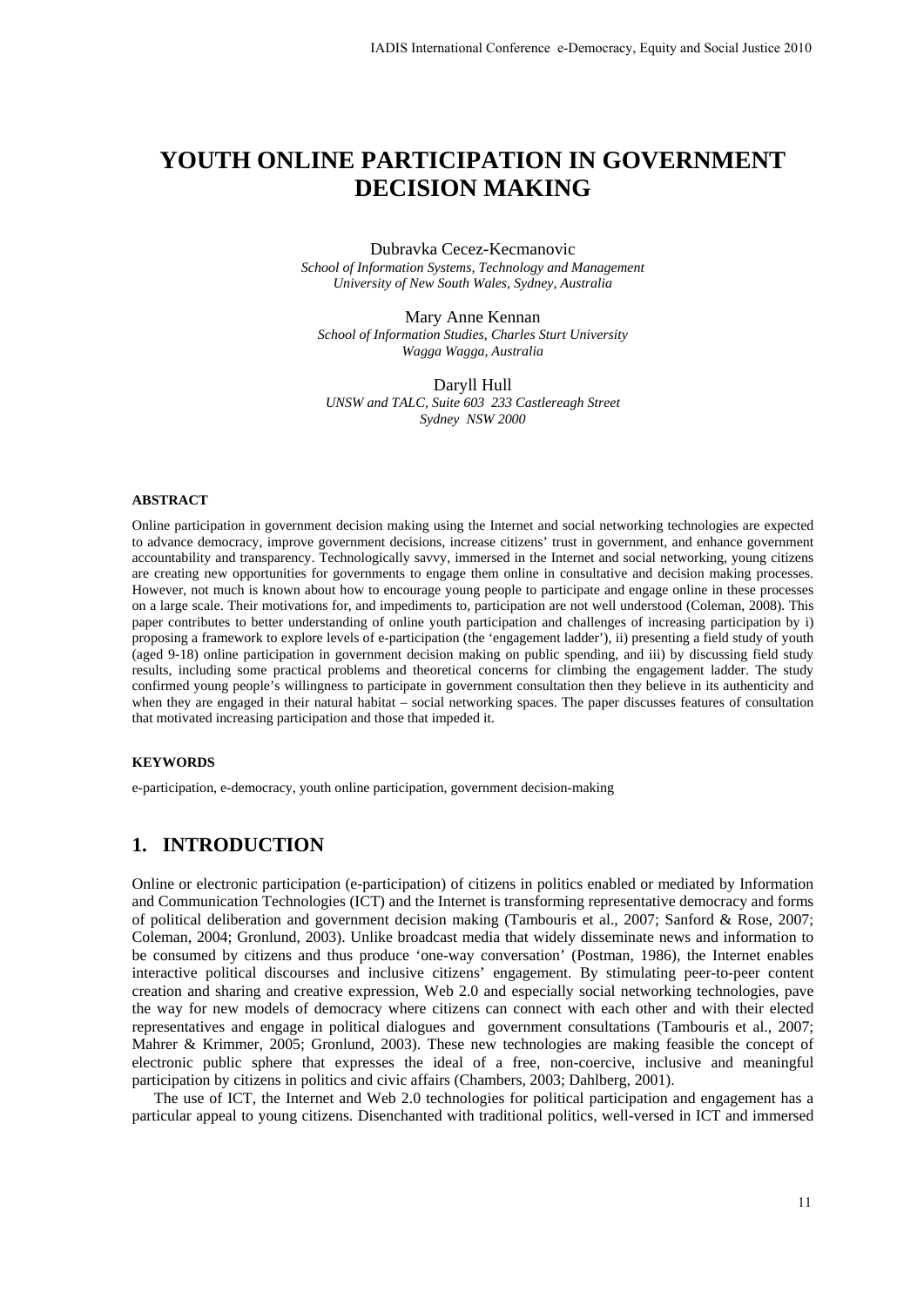in the Internet in their everyday lives, young people are at the forefront of online activism. Yet this activism seems to be disconnected from traditional modes of political engagement centred on political parties and governments. A disengaged youth view emphasizes declining youth interest in public affairs, government and voting in elections, accompanied by falling trust in official mass media and political institutions (Bennett, 2008). The decline in democratic participation at the time when the Internet is providing unprecedented opportunities for electronic communication and consultation on the large scale is recognized as a paradox of the information age (Coleman, 2004). The disengaged youth thesis is however questioned as young people engage in non-traditional ways. For instance, youth-led activism through social networking, via entertainment websites and campaigning against the war or globalization, are new and emerging forms of political action that are changing politics as we know it (Vromen 2007; Kotilainen & Rantala, 2009).

While this controversy persists, it is interesting to observe that the nature of youth online participation and opportunities for inclusion in democratic processes are not widely researched (Kotilainen & Rentala, 2009). There is a lack of understanding of motives and barriers for young people to engage in civic affairs and deliberative processes, and of strategies that might be adopted to attract young people to online participation and consultation. These are motivations behind this paper which aims to contribute to better understanding of possible strategies for online youth consultation in government decision making. The paper draws from a field study of a youth online consultation project conducted by the NSW Government in Australia during Dec. 2008 – May 2009. The project explored and tested the use of web-based and online social networking technologies for the purpose of engaging young people (aged 9-18) in making decisions about Government expenditure in the "Better Futures" programme that funds youth projects in NSW. The results from the study are discussed and interpreted within a conceptual model of e-participation (named the 'engagement ladder'). By investigating different modes of engagement and different strategies for attracting young people to express their preferences for youth projects to be funded in the programme, the paper makes a contribution to better understanding of youth online participation including some practical problems and theoretical concerns in increasing e-participation and climbing the engagement ladder.

The paper first presents the literature review of e-participation (section 2) and then proposes 'the engagement ladder' framework that defines different levels of online participation (section 3). This is followed by the description of the field study in section 4 and the analysis of the deployment of different engagement strategies and the resulting behaviour and activities by young people – their attraction to and involvement in consultation – in section 5. Finally, the paper discusses the challenges of youth online participation and concludes with suggestions for future research.

#### **2. LITERATURE REVIEW**

#### **2.1 E-participation**

There is a growing body of diverse literature on youth online participation, e-democracy and technological infrastructure in disciplines as diverse as information science, information systems, computer science, political science, communication studies, social study of technology, sociology and social work, and more (see e.g. Saebo et al., 2008; Tambouris et al., 2007). Numerous theoretical studies of e-democracy and eparticipation explore models and principles of deliberative democracy and rational discourse relevant for the electronic public sphere (Chambers, 2003; Cecez-Kecmanovic, 2001; Conover et al., 2001; Dahlberg, 2001; Habermas, 1989). They define conditions for free, non-coercive, rational and inclusive debate and deliberative processes. Critical issues related to access, equality, education, communicative competence, and lack of guidelines and norms are raised calling for further empirical research.

Numerous studies examine barriers to e-participation (Loader, 2007; Tambouris et al., 2007). They include: citizens' lack of trust in political institutions that their contributions will be taken seriously and lack of commitment from politicians and government to take into account citizen contributions or to interact with citizens via ICT (politico-strategic barriers); organisational and legal barriers such as difficulty in adapting existing structures to accommodate participation through electronic media; shortages of skills and resources; constraints set by existing legislation around privacy; social barriers such as behavioural patterns, cultural attitudes, lack of political knowledge, information and technological illiteracy and unequal access to technology; technological barriers such as infrastructure deficiencies and lack of specifically designed tools;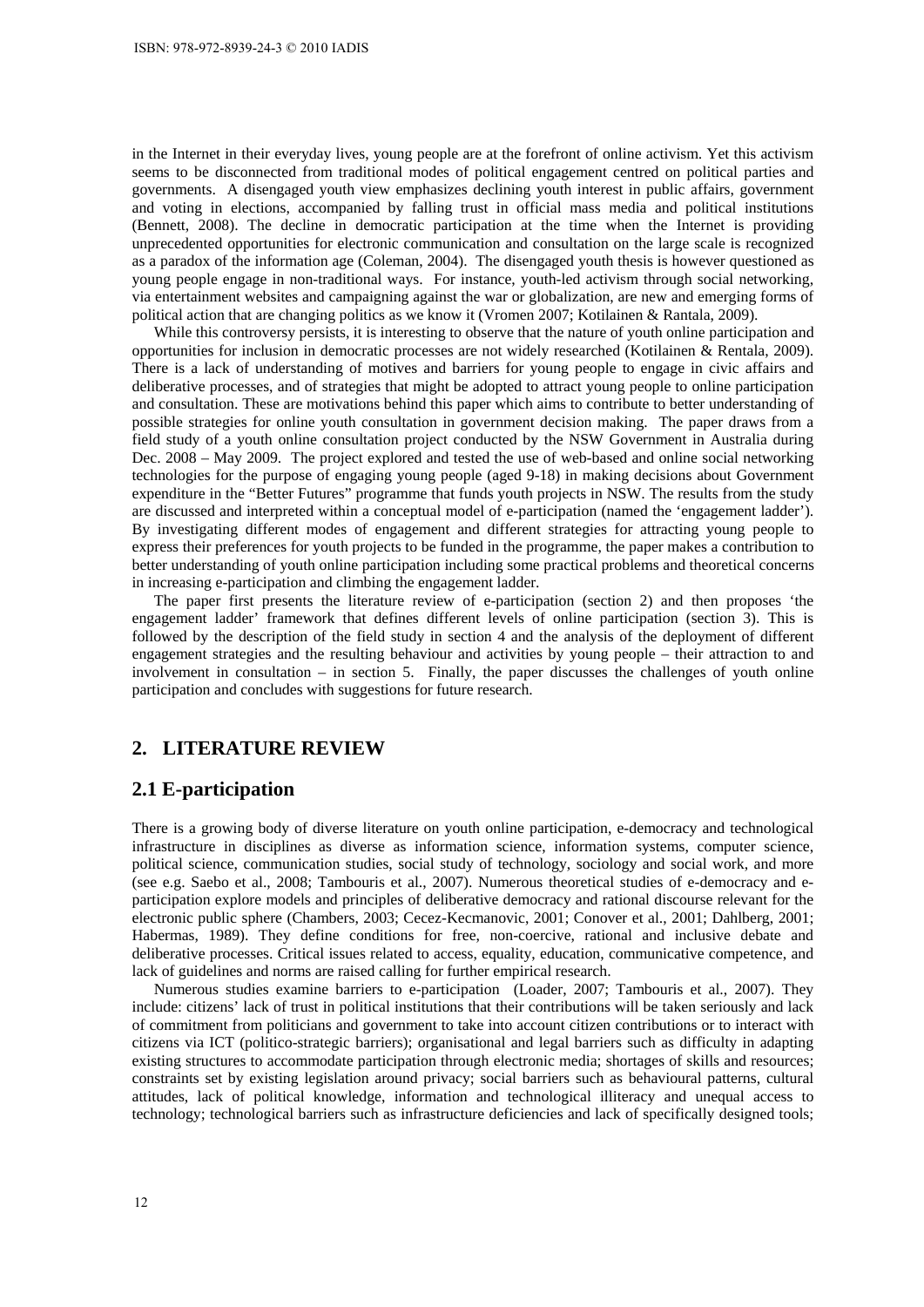and deployment barriers including lack of guidelines and support for e-participation tools, lack of experience of large scale implementations and insufficient knowledge exchange between research and practice (Tambouris et al., 2007). Young people face additional barriers. They are often excluded from the political process and denied rights adults take for granted (Bessant, 2003), thus they have participation barriers arising from their status as young people.

Early e-participation efforts have been based upon traditional government and policy making frameworks with centralised hierarchical structures, one-to-many communications and "push" models of interaction. These approaches treat the Internet as just another tool for the same kind of information broadcasting as traditional media (Flew & Young, 2004). This however is changing and we can read that many governments in developed countries are engaging in online consultation where participants "become authors, dispatchers, receivers, and controllers of communication" rather than passive receivers of information (Tomkova, 2009). There is a growing use of newer technologies such as chat, electronic discussion forums, group decision support systems, blogs, wikis and other Web 2.0 developments (Virkus, 2008; Sanford & Rose, 2007; O'Reilly, 2007).

### **2.2 Youth Participation**

Young people (between 9-18) are often perceived as "apprentice" or "incomplete citizens" (Matthews, 2001) or "citizens-in-the-making" (Collin, 2008). Their participation in politics and civic affairs is often viewed as a privilege rather than a right. This is usually based on perceptions that young people are not yet capable of participating and on uncertainty about appropriate ways for them to participate (Matthews, 2001). As a result much of the youth participation literature has a narrow definition of participation as involvement in community, cultural, voluntary or educational opportunities. Even in government sponsored "Youth Roundtables" there is no commitment or requirement for government to act upon the recommendations of participants (Bessant, 2003).

There is a perception that young people have become disengaged from political processes and other civic affairs (Bennett, 2008). Evidence for this is cited in the reluctance of young people to vote in elections and the rising age of membership of political parties. Recent attitude surveys reveal young people distrust politicians and political processes (Loader, 2007). It is reported that in Canada, the United States, New Zealand and the United Kingdom, that young people are less likely to vote than their older compatriots (Archer & Coletto, 2007). A recent news article reported that over 20% of Australians aged from 18-24 are not even registered to vote (Hudson, 2009). Loader (2007) however suggests changes such as globalization, individualization, deinstitutionalization, increased mobility, consumerism and new media such as the Internet may serve to disguise participation. Young people may be participating in ways less visible to their elders, engaging in "single issue political campaigns and the politics of lifestyle, environment, global justice, antipoverty and what have been described as the "identity project" " (Loader, 2007, p. xii). Collin (2008) summarises this as young citizens being mobilised by causes or issues rather than the state. These issues are more likely to be centred on new social movements and advocacy networks rather than the traditional associations of unions, political parties or churches. IADIS International Conference e-Democracy, Equity and Social Justice 2010<br>
In of guidelines and support for e-participation tools, lack of experience<br>
in insulfacient knowledge exchange between research and practice<br>
in F

An alternative view is that it is not young people who have become disaffected with political participation and engagement, but politicians and others involved in traditional politics that have distanced themselves from young people. By failing to understand or relate to the ways in which society and therefore young peoples' lives have changed and the important role of new media in these changes, politicians miss the potential development of young people's engagement and participation, and therefore political self efficacy, which these media may enable (Buckingham, 2007; Loader, 2007). Youth culture is heterogeneous and contextualised in use of new media which can be seen to both facilitate and inhibit democratic participation (Vromen, 2007).

Youth online participation, the use of the Internet and especially new social media technologies raise many issues for practice and research. Among the key issues is the understanding of the nature of online participation and the desired and actual degree of engagement in consultative and deliberative processes, to which we turn next.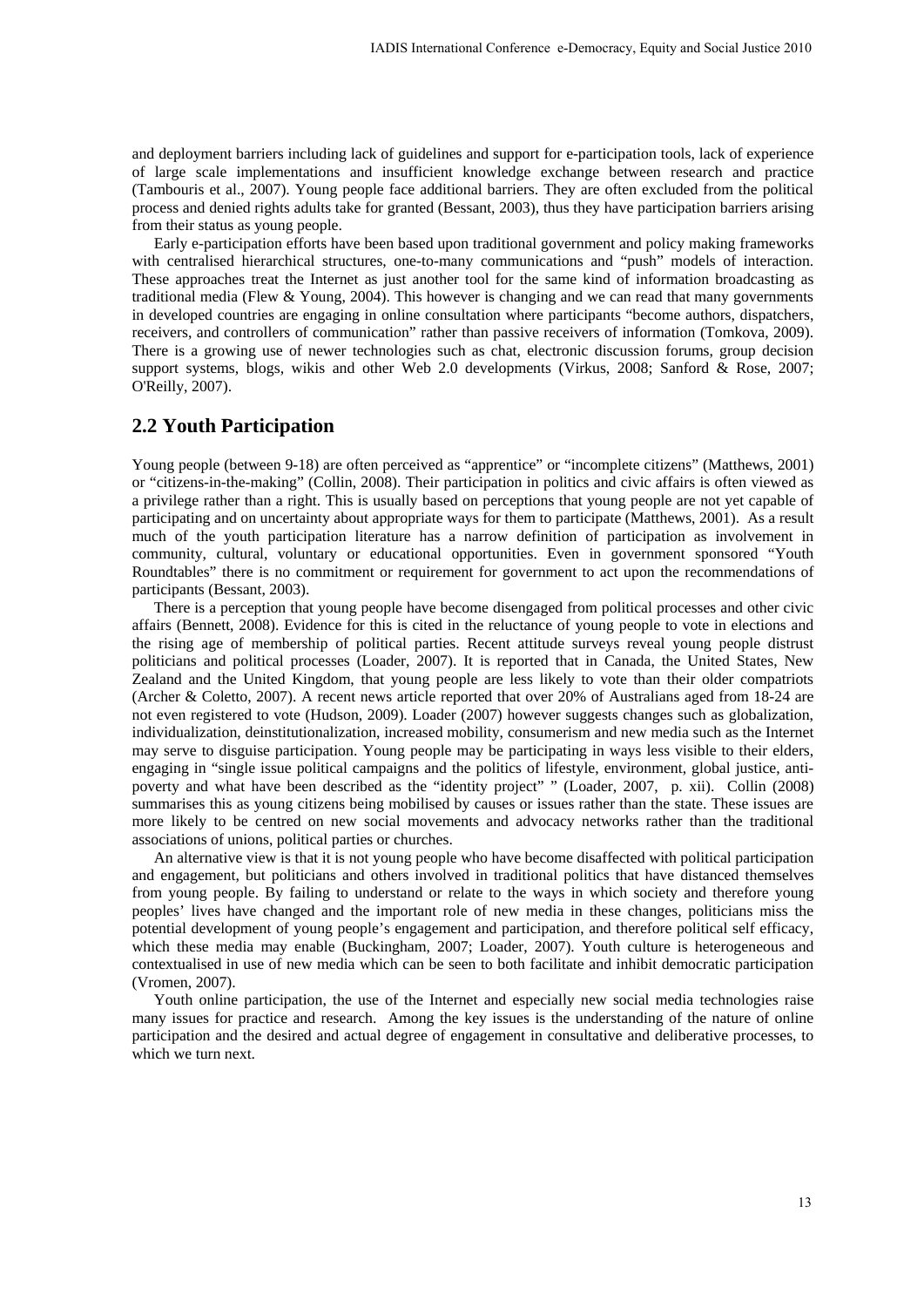# **3. ENGAGEMENT LADDER -- A FRAMEWORK FOR EXPLORING E-PARTICIPATION**

E-participation in the civic arena is a very broad term that assumes a range of different types of participation and different levels of participants' engagement (Kotilainen & Rantala, 2009; Sanford & Rose, 2007). To define it more precisely we propose an *engagement ladder* that identifies qualitatively different levels from *non-participation*, to *passive participation* (level I), to *active participation* (level II), to *pro-active participation* in consultative and deliberative processes (level II), presented in Figure 1.



Figure 1. Engagement ladder of e-participation in deliberative and consultative processes

Young people not interested in civic or political issues or non-participants seem to be a majority. For instance, in their survey of young people in Finland, Kotilainen and Rantala (2009) found that 72% of them did not visit civic sites. They considered themselves to be a 'non-political person', they didn't believe in the opportunity to have a say or lacked interest.

Level I, passive participation, refers to practices of seeking information, accessing and consuming content available in the electronic public spaces but not contributing to them. Passive participants, also called 'seekers' by Kotilainen and Rantala (2009, p. 671), are present online, visit websites and are informed about issues and actions, but do not respond or contribute personally to them. Many government websites that disseminate information assume passive participation and count the number of visitors as a measure of success. Communication is one way and mimics the broadcast media. The requirements for passive participation are Internet access and information, ICT and the Internet competence, as well as an ability to comprehend and make sense of posted texts, pictures and videos.

Level II, active participation, denotes interactive engagement where participants respond to, comment on, and engage with issues, proposals, and debates in the public sphere. Communication can be one-to-many when for instance a government institution invites participants to debate or vote on a particular topic. It can also be many-to-many when participants respond to each others' views in a debate (Tambouris et al., 2007; Mahrer & Krimmer, 2005). Level II engagement involves interactive engagement and requires higher communicative and political competence than Level I. Active participation may range from answering questions and voting to engaging in debates. When active participants contribute to debates and create public opinion they not only require the mastery of the Internet and Web tools, but also and more importantly, ability to engage in a discourse, express ideas and articulate views in response to an agenda and others' postings.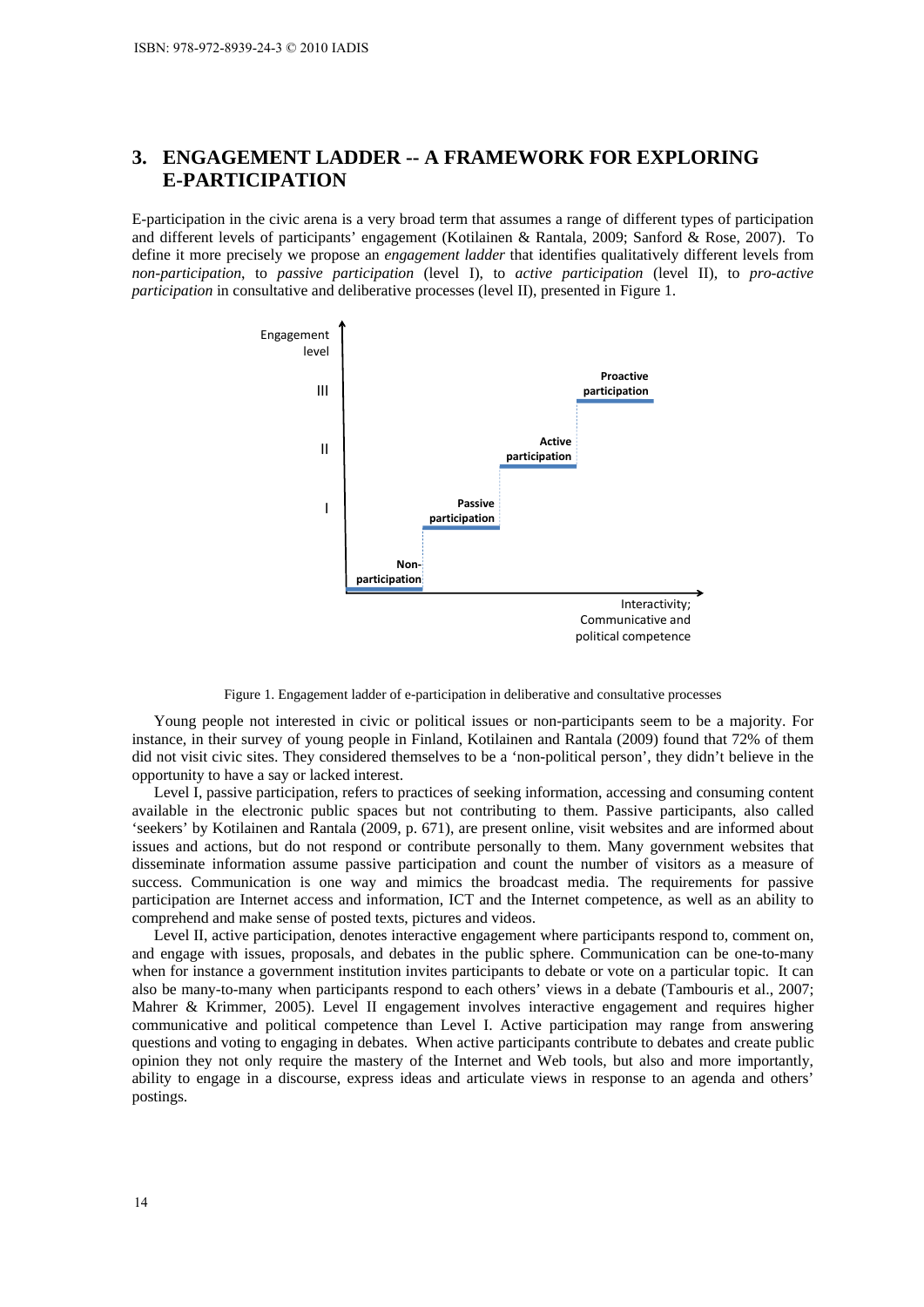Level III, pro-active participation, denotes the highest degree of engagement where participants initiate public debates, define agendas, attract other participants and engage in discussions about civic matters, with or without the involvement of government institutions. New social movements and advocacy networks initiated by young citizens (Collin, 2008) present an example of pro-active participation. As initiators, authors, dispatchers and controllers of communicative processes (Tomkova, 2009) pro-active participants (called 'activists' by Kotilainen & Rantala, 2009) take charge of discussions and deliberations. This level of engagement can be seen to epitomise the highest degree of democratic governance and citizens' responsibility. It thus requires the highest level of communicative and political competence.

From the government perspective engagement level I and II are of particular importance. Within the framework, the aim of governments to increase online youth participation can be articulated as climbing the engagement ladder (Figure 1):

a) transformation of non-participants to passive participants (level I) and

b) transformation of passive participants (level I) to active participants (level II).

In addition to these transformation processes young people, and in particular young activists, are interested in the third one:

c) transformation of both passive (level I) and active participants (level II) to pro-active participants (level III).

Apart from general barriers to participation (Loader, 2007; Tambouris et al., 2007) the specific motivations, incentives and barriers involved in climbing the engagement ladder are not well known.

In this paper we examine transformation processes a) and b). The rationale behind the NSW Government consultation project was to investigate ways of increasing youth participation in government decision making and specifically strategies to encourage and support the transition a) from non-participation to passive participation then the transition b) from passive to active participation.

# **4. RESEARCH METHODOLOGY**

To achieve our research aims we conducted the field study throughout the natural course of the NSW Government online consultation project. The field study enabled us to become immersed into the electronic spaces inhabited by young people, observe firsthand their activities and have a limited interaction with them (Gorman & Clayton, 2005; Neuman, 2005).

The authors were part of a project team that the NSW Government Department of Community Services (DoCS) engaged to conduct the experimental youth online participation project on their behalf. Apart from the authors, the team included social and digital media experts and DoCS representatives. DoCS sought to consult young people (aged 9-18) about their preferences for funding youth projects (in amounts of \$30,000 or less) under the "Better Futures" programme in 2009-2010 (a policy under the NSW Minister for Youth) in 2 regions in NSW (the North and Central Coast) involving a mixture of urban and rural populations. Apart from seeking young people's views and suggestions about actual expenditure in 2009-2010, DoCS also aimed to learn about the use of Web 2.0 social networking tools and explore whether and how young people could be encouraged to participate in government consultation and decision making. IADIS International Conference e-Democracy, Equity and Social Justice 2010<br>
denotes the highest degree of engagement where participants initiative<br>
only the participants and engage in discussions about civic matures, with<br>

The field study of youth consultation in the targeted regions took place from mid-January to mid-April 2009. It began with an examination of social networking sites, investigating the presence of young people from the targeted regions. It was found that young people from both regions have a strong presence online in social networking sites such as BeBo, YouTube, MySpace and Facebook but little presence on local websites, blogs or forums. These findings informed the development of a strategy for reaching young people both face-to-face and online and assisted in attracting them to a consultation site where they were invited to express their preferences.

The field study then followed the five stages of the youth consultation project:

**1. Interviews.** Consultation started with "vox pop" video interviews with 80 young people along the Central Coast and in Port Macquarie between January 30 and February 3 2009. Young people were interviewed about their proposals for youth projects in their region – more playgrounds, music events, sporting equipment and competitions (skating or surfing were popular), protecting environment, and so on. Interviews were conducted in their natural environments: around schools, in playgrounds, on beaches, in parks and entertainment sites. Young people eagerly expressed their views. They also answered questions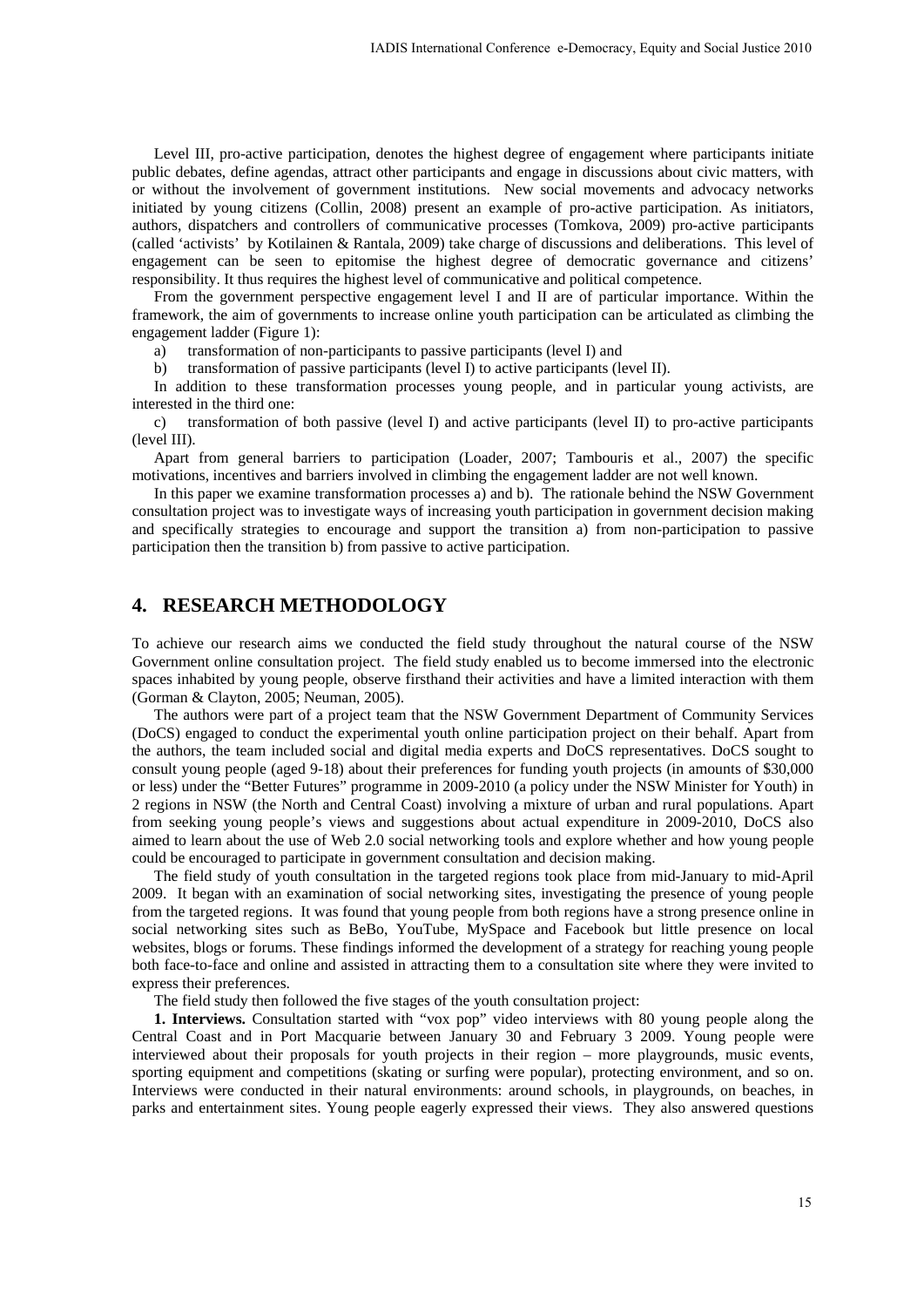about their use of the Internet: all but one respondent regularly accessed the internet, typically spending 1-2 hours per day. The majority of online time was spent on MSN instant messenger (chat), BeBo and MySpace.

**2. Short listing of proposals:** The 80 interviews were analysed and the young people's proposals recorded and classified. A shortlist of the five most frequently occurring proposals was constructed:

1. Plant more trees and raise awareness about sustainability and the environment

- 2. Youth Centre create a space where young people can hang out, listen to music, talk with friends
- 3. Sports competitions start running skate, surf and BMX competitions and workshops for kids

4. Sporting equipment – more sporting equipment for local kids to use like footballs and other equipment for team sports

5. More Under 18 events with local bands and artists.

**3.** *Your Spin* **- The interactive online game.** An interactive online game was developed which encouraged young people to vote for the activities represented by the five proposals which they would like to be funded in their region. Each of the projects was 'advocated' by a selection from the vox pop young people's interviews, collated into videos of about two minutes in length. They were displayed in an interactive DJ game *Your Spin* designed on a web Portal. The idea of "spin" reflects the spin of a disc jockey's turntable. The key was to design an interactive game online which was 'cool'. The game used the theme of 'spin' to attract and encourage young people to have their say and express preferences for the proposals on which to spend the money. A participant can see all videos and then vote to express his/her preferences for funding. After they voted young participants were expected to click the "Get your prize" button on the Your Spin website. This button was designed to attract young people to click and open a questionnaire. The web-based survey included questions about their views of the Government's intention to consult them, their use of the Internet and social networking and also some demographic data. The prizes were downloadable tunes for mobile phones.

The design of the Your Spin game with young people featuring in all the video content reiterated a popular myth that 'everybody's a star' in the electronic space. The design was tested with young people leading to several improvements.

**4. Comprehensive viral campaign.** The team experimented with different "viral campaign" strategies involving traditional media announcements and interactive on line processes, utilising social networking technologies to "drive" young people towards a web portal which contained *Your Spin* game that they could play and at the same time "vote" on particular issues. Several strategies were used as part of the overall viral campaign (Bollier, 2008), including:

 The use of 'connectors' in the community: the kids in the videos were the connectors who helped spread the videos and *Your Spin* within their community;

 Enlisting the support of local schools and community leaders: In the initial week, school newsletter items were provided to all major schools in the areas targeted;

 Building awareness on local radio and TV including advertisements, announcement spots and live radio interviews;

 A *stencil campaign* (coloured chalk drawings on pavements and walls) in areas where young people gathered helped to spread the message and encourage youth to go online and check out the website;

 Building the online community in the second week of the campaign with a particular focus on high school study sites and special interest communities; Young people were invited to join online communities that were built on YouTube, BeBo and MySpace for the project.

**5. Analysis and Reporting to DoCS.** After two months the campaign ended and voting sites closed. The project team reported both the process and the voting results to DoCS. The Your Spin campaign attracted visitors and created many "friends" in social media communities: MySpace, BeBo and YouTube totalling **8,067 viewers** during the two months campaign. Importantly, as well as "friending" with, and viewing the videos 1,145 young people voted on the Your Spin site, 421 on the BeBo poll and 460 on the MySpace poll totalling **2,026 votes** in all (see the detailed project report Hull et al., 2009).

In both the Your Spin interactive game and the social networking page polls, music events received the highest number of votes, followed by sporting competitions, youth centre facilities, sporting equipment and environment protection initiatives. While music events ranked highest in each poll, there were some slight variations in the ranking orders from the different polls. DoCS subsequently made funding decisions in the "Better Futures" programme based on the voting results. Learning from this project about youth online participation was reported and discussed in the NSW Parliament.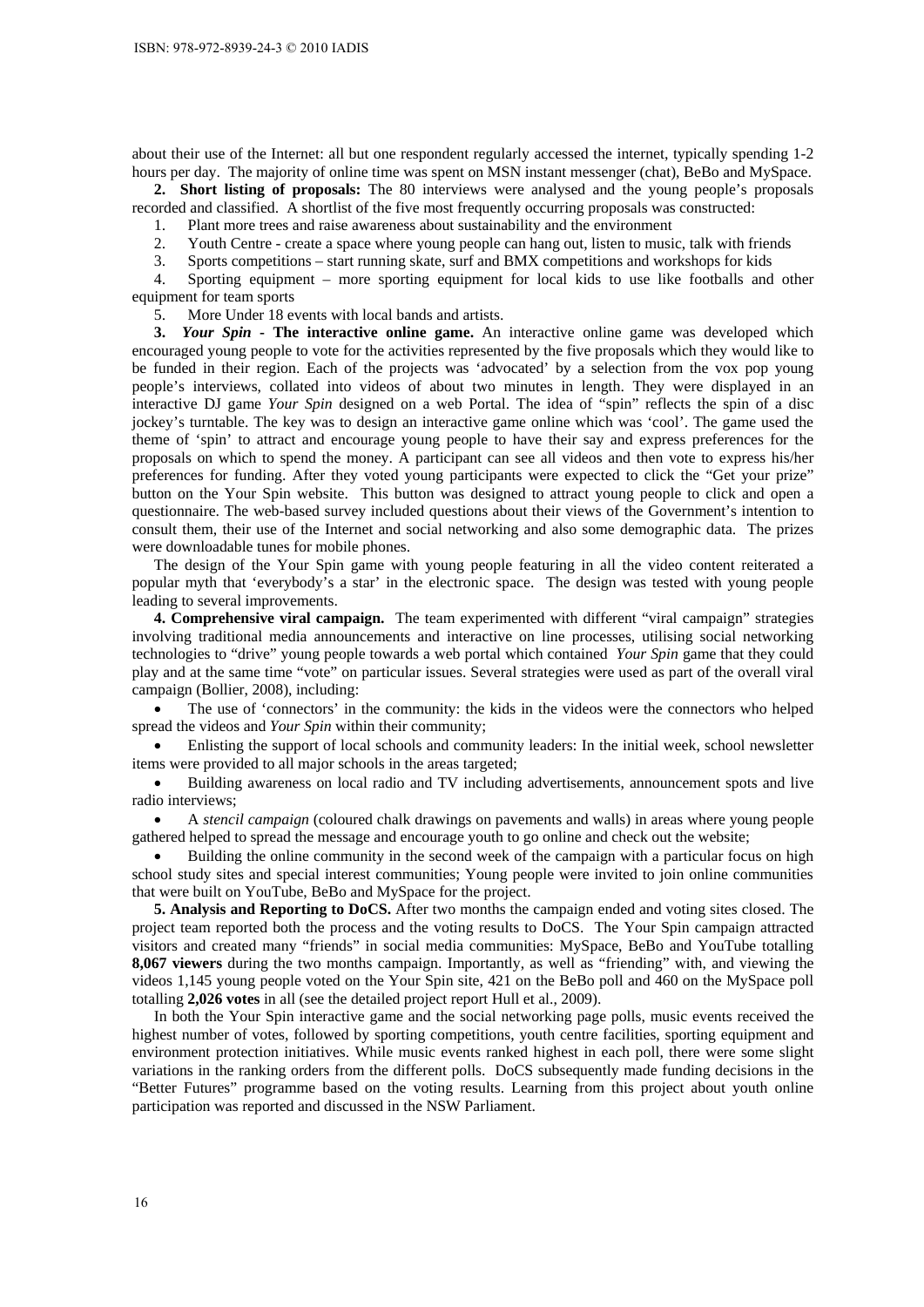As researchers we had access to all activities and social networking sites but could not have direct contact or interview with young participants. The questionnaire accessed via "Get Your Prize" button (designed to collect participants' views and demographics) was filled in by only 10 participants. Our analysis is based on observations and data collected via social networking sites.

### **5. ANALYSIS OF RESULTS**

The challenge for many governments is to increase online youth participation in government decision making. More specifically governments seek to encourage and support the transition a) from nonparticipation to passive participation (level I) and then the transition b) from passive to active participation (level II) as defined by the engagement ladder in Figure 1. The NSW consultation project demonstrated how a considerable number of young people can be attracted to and engaged in the online consultation process very quickly with a variety of viral strategies targeting youth groups in the regions. However, not all strategies worked. And different strategies had different roles in the process. We analyse the process further to better understand the issues in online youth participation and the climbing of the engagement ladder.

Using the website Your Spin voting game and the social networking alone did not bring a large number of young people to the sites. A range of strategies both online and in traditional media was deployed to prompt the transition of young people from non-participants to passive and then to active participants. The Your Spin game was launched in the week of February 9-16. Its launch, announced with an email to the 80 "connecters" who were interviewed in the videos and acted as "stars" in the game, caused an initial flurry of activity with the game. This was closely followed by the school and community emails which reinforced the rise of views. By February 29 the activity levels dropped. This is visible in the graph of visitors to one of the sites for Your Spin interactive game (Figure 2). Another spike in activity occurs at around March 9th after BeBo and MySpace poles, and then the Facebook ads and media releases were commenced. Yet another spike occurred around the 20th March after the stencils were chalked. The track of visitors in other sites shows a similar pattern. The total number of visitors to all Your Spin sites grew to 8,067 throughout the campaign. Such success in attracting young people to Your Spin and in motivating their transition to passive participants can be attributed to several key strategies.

First, local young people featured as "stars" in the content: Your Spin interactive game involving video clips of young people proposing projects to be funded and the videos (extracts from filmed interviews) posted on social networking calling for action. These young people were the connectors in the community helping the spread of videos and the link to the Your Spin game. The proposals for projects to be funded by the "Better Futures" programme presented by these young people illustrated that young people's opinions were valued and provided audience credibility. Second, the videos looked like their own peer-created content and thus easily blended in youth networking. This was evident in their social activity and the intensity of sharing of the links to the game with their friends and family. The video content of these young people provided an important anchor for the social networking pages. Third, the campaign combined the online and the traditional media. Local school newsletter announcements, local radio and TV ads helped draw attention to the "Better Futures" programme and the opportunity for young people to be involved in the decision making. The stencils coloured in chalk on pavements and walls in busy areas where young people gathered had the same purpose. They all raised local young people's interest and motivated them to visit Your Spin sites. Fourth, building the online community in social networking through Facebook ads, videos on YouTube, the interactive Your Spin poles in BeBo and MySpace, helped drive traffic to the Your Spin game. These four strategies together were successful in increasing awareness, raising interests, motivating visits and driving traffic to Your Spin sites thus enabling the transition of 8000+ young people from non-participants to visitors or passive participants within the span of two months. IADIS International Conference e-Democracy, Equity and Social Justice 2010<br>
activities and social networking sites but could not have direct connect<br>
The questionnaire accessed via "Get You Pixtae" but only alternative act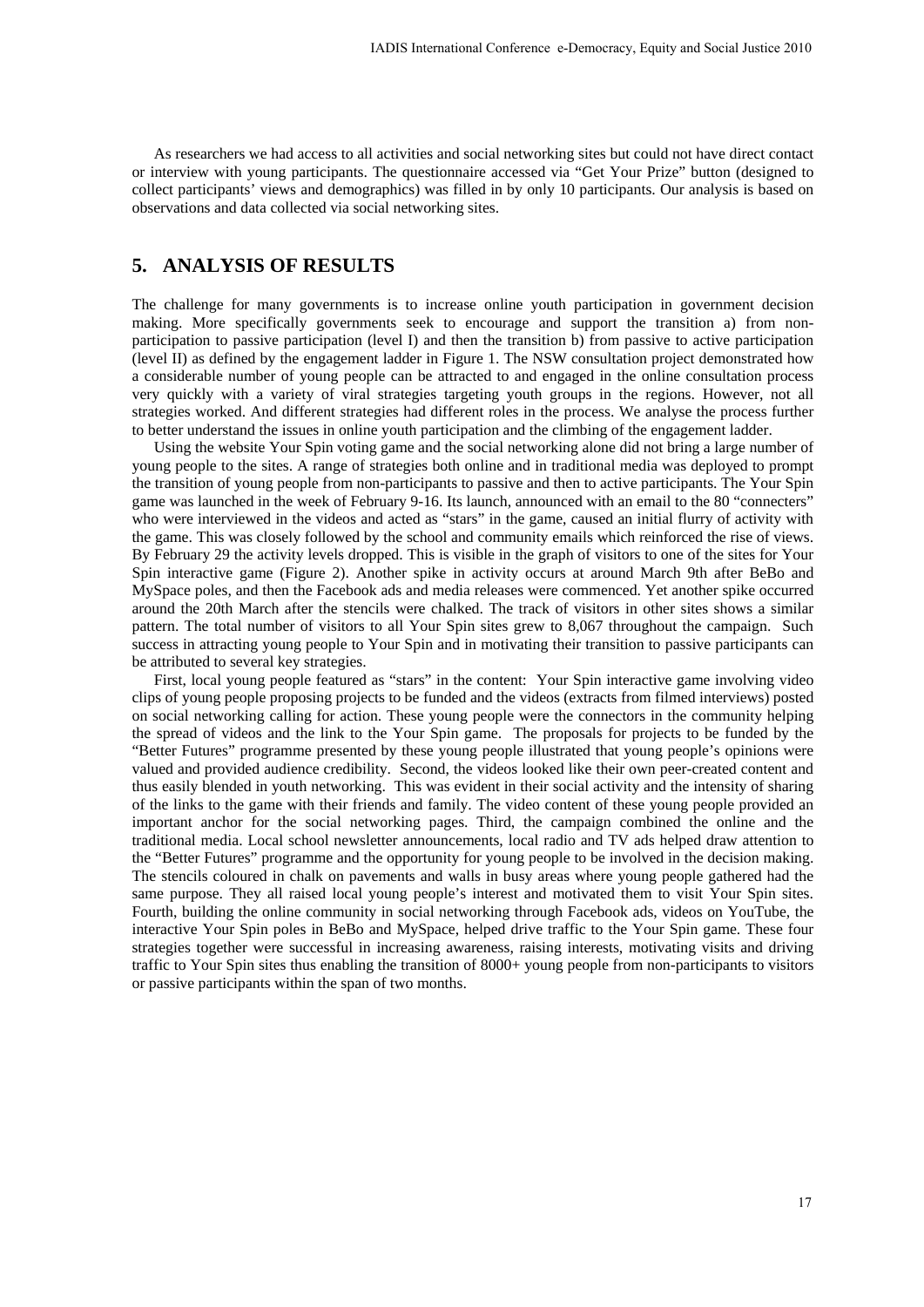

Figure 2. Visits to interactive game

It is important to note that only about 2000+ young people out of these 8000+ visitors expressed their position regarding the proposed projects and voted. In other words, only 25% of the visitors made a transition from passive to active participants. This is consistent with findings in other studies where only a fraction of 'observers' actively engaged (see e.g. Kotilainen & Rantala, 2009; Coleman, 2004). What is of interest in the online spaces is to examine the motivation and impediments for active participation. While this question deserves broader elaboration and investigation, we report here some limited findings from our field study.

To engage in voting in the first half of the consultation process required opening the Your Spin game website. The web statistics indicate that when the voting activity required a participant to move from one site to another, for example from my MySpace or BeBo to the interactive game, a considerable proportion of participants will not make the transition. Leaving a social networking site and going to another website to complete the task of voting required it seems too much of an effort. We were not able to probe why this was so or to determine what would motivate them to make the move.

Another impediment to active participation was the perception that government representatives engaged in the consultation were older people. For instance, during the project it was observed that a young person could instantly detect an older person's voice during a chat or in reading the questionnaire. They were much more likely to respond in interviews with younger staff members and to text written by younger people. This was confirmed by the very low response rate to the survey available on the Your Spin website under the button "Collect Your Prize". Despite the reward of free telephone ring tones only ten responses were received. Some comments suggested that the survey had a feel of an adult talking.

Another issue was that it treated the targeted 9-18 age group as one group (the survey was the same for all). All communications with young people throughout the consultation process – via the interviews, the website, social networking sites, and the survey – suggest that we are not dealing with a homogeneous group, as indicated earlier by Vromen (2007). Target youth segments have to be clearly identified and strategies for engagement have to be developed to cater for each segment's specific interests and needs.

### **6. CONCLUSIONS**

Our study suggests that young people were prepared to be engaged, to communicate with the project team (acting on behalf of DoCS) and with each other, to vote and discuss issues online. This somewhat invalidates the youth disengagement thesis and supports the argument by Bennet (2008) and Loader (2007) among others, that young people are willing to participate in civic processes and government consultations when they believe in their authenticity and when modes of engagement and consultation suit their lifestyle. Our study confirmed that many young people are online and that by moving the civic activity of having a say on public spending into a lively and attractive game in the online spaces that young people inhabit, we can, as Vromen (2007) suggests, enhance participation through an interactive process, by encouraging young people to interact with each other, the game, the ideas the game represents and potentially in other civic activities.

Our study also confirms Coleman's hypothesis (2004) that online consultations provide opportunities for inclusive public consultation: the voices of young people 'heard' during the consultation would not have otherwise been heard. This is achieved by a combination of engagement strategies – that integrated the use of a website, digital media, social media sites MySpace, Bebo, Facebook, and YouTube, blog and forums,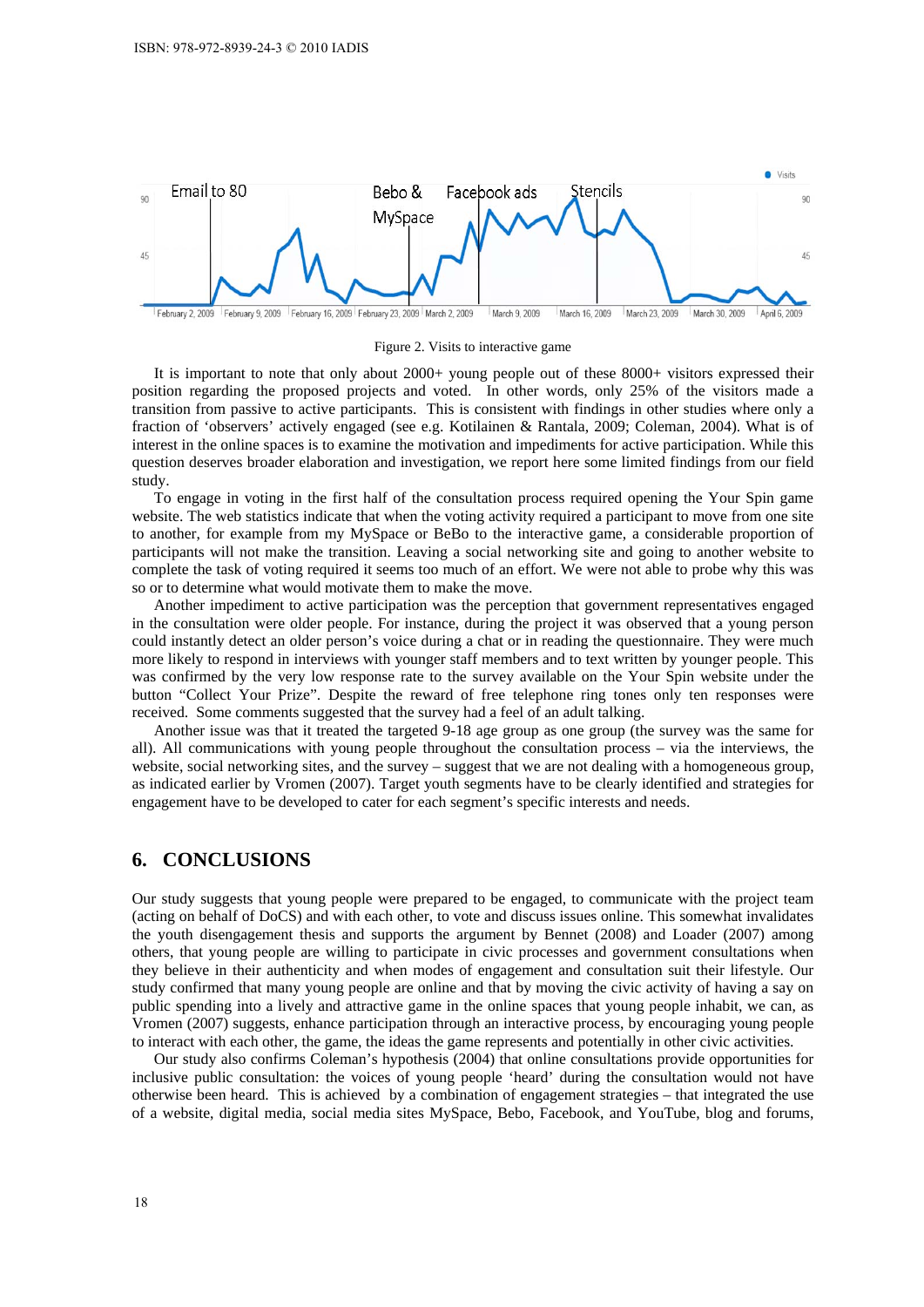with traditional media, local radio, TV and school newsletters announcements. These strategies attracted 8000+ young people to the website and the social networking sites in a short period of two months. As passive participants (level I in the engagement ladder) they visited the website with the Your Spin interactive game and/or social networking sites and viewed the videos. They also spread the word about the consultation, shared links and invited friends and family to join.

Several features of the engagement strategies contributed to the success. Young people from the regions were the 'stars' in the game and video extracts – they proposed projects to be funded by the "Better Futures" programme; they acted as the connectors in the community instigating social networking processes that created 8000+ friends and website viewers. This convinced young people that their opinions were valued. The video content featuring these young people provided an important anchor for the social networking pages: it looked authentic, like their own peer-created content and easily integrated into youth social networking.

The next question was how to transform the visitors or passive participants into active participants and motivate them to express their preferences about youth projects to be funded by DoCS? As the online consultation project studied shows the transformation of young people's role beyond being passive receivers of information (Tomkova, 2009) to being active participants and co-creators in Government decision making is feasible and realistic. About 25% of passive participants became active: they voted and expressed their views about the proposed projects. The study confirmed that young people are both willing and ready to engage in consultation and vote for action that would be enacted (Bessant, 2003). While transformation of 25% of passive to active participants may be a very good outcome, understanding the motivation for and the impediments to active participation are highly important. Our analysis shows that the type of 'voice' of Government representatives matters. It was shown that a non-authoritative and friendly voice of Government representative in the consultation, sensitive to the language of the target community is appealing to young people and thus might motivate their participation and engagement. IADIS International Conference e-Democracy, Equity and Social Justice 2010<br>V and school newsletters announcements. These strategies altracted<br>or word and school newsletters announcements. These strategies altracted<br>generat

We also observed that treating the targeted 9-18 age group as one group in the consultation process was an impediment to a more active participation: this (together with an 'adult' voice) explains the low response rate to the survey. As Vromen (2007) suggested, and we confirmed, the 9-18 age group is not a homogeneous group. Online interaction with and active engagement of young people should be designed differently for younger vs older youth in the targeted 9-18 age group. Depending on a topic, specific interests and needs of young people of a certain age or with special skills/problems have to be considered and a more nuanced approach to active engagement taken.

The field study exposed many theoretical and practical questions related to the attraction to and online engagement of young people in government consultation for which the literature does not give satisfactory answers. By studying how different levels of online participation were achieved – from non-participation to passive and then to active participation – the paper helps illuminate issues involved in engaging young people in the consultation and the climbing of the engagement ladder. It also raises some further questions regarding motivations, attitudes and behavioural patterns of young people engaged in online participation. How should the web-based and social technologies be designed to attract young people and support active and continuing youth engagement in government consultations? How participation and consultative processes should be structured and facilitated to achieve desired outcomes? How should we assess both the online consultation processes and their outcomes and implications? These questions should be examined if online youth consultation is going to transform political discourse and our democracy.

### **REFERENCES**

- Archer, K., & Coletto, D. (2007). Groups who vote and groups who don't: Political engagement in 6 countries. Paper presented at the Annual Meeting of the Canadian Political Science Association. from http://cpsa-acsp.ca/papers-2007/Archer-Coletto.pdf.
- Bennett, W. L. (2008). Changing Citizenship in the Digital Age. In W. L. Bennett (Ed.), *Civic Life Online: Learning how Digital Media can Engage Youth* (pp. 1-24). Cambridge, MAss.: MIT Press.
- Bessant, J. (2003). Youth participation: a new mode of government. *Policy Studies, 24*(2/3), 87-100.
- Bollier, D. (2008). *Viral Spiral: How the Commoners Built a Digital Republic of Their Own*. New York: The new press.
- Buckingham, D. (2007). Introducing Identity. *The John D. and Catherine T. MacArthur Foundation Series on Digital Media and Learning,* 1-22.